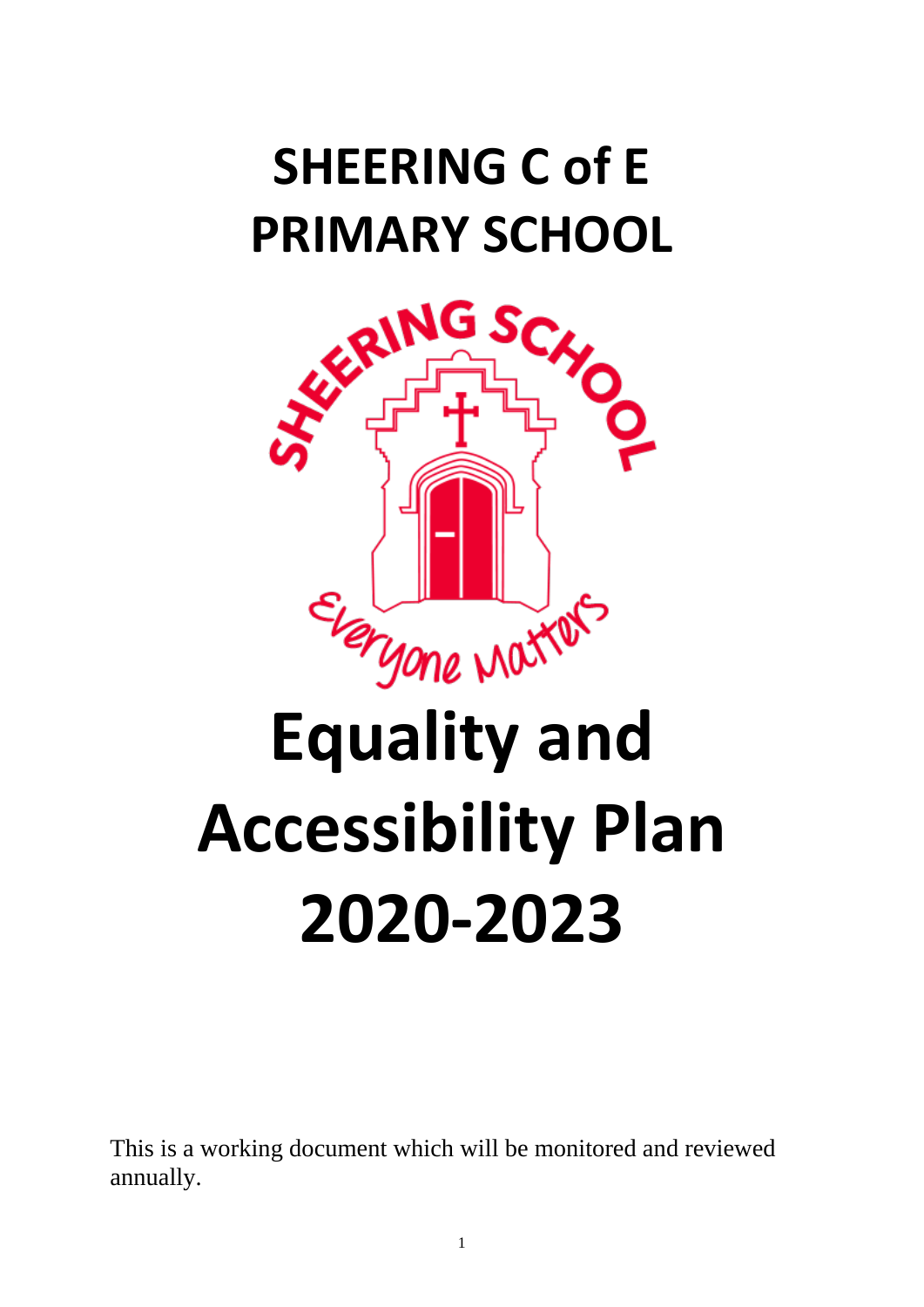

**We work together to be joyful, to flourish and to succeed. Through our Christian values, we enable our children to cultivate a life-long love of learning. At Sheering School Everyone Matters. 'We are God's masterpiece.'**

Ephesians 2:10

# **Equalities Policy**

# **Introduction**

Sheering Church of England Primary School is a Christian community, in which relationships are based on mutual respect and consideration for others. At the foundation of our ethos and curriculum are our TERRIFIC (Christian) values which together, provides opportunities for children to develop as resilient, independent, confident and successful learners, with high aspirations, who know how to make a positive contribution to their community and the wider society.

# **Statement/Principles**

 The policy outlines the commitment of the staff and Governors to promote equality. This involves tackling the barriers which could lead to unequal outcomes so that there is equality of access and the diversity within the school community is celebrated and valued.

We believe that equality at our school should permeate all aspects of school life and is the responsibility of every member of the school and wider community. Every member of the school community should feel safe, secure, valued and of equal worth. At Sheering school, equality is a key principle for treating all people the same irrespective of their gender, ethnicity, disability, religious beliefs/faith tradition, sexual orientation, age or any other of the protected characteristics (Single Equalities Act 2010).

#### **Monitoring and Review**

The staff member responsible for co-ordinating the monitoring and evaluation is Lorna Brittaine. She will be responsible for:

- Providing updates on equalities legislation and the school's responsibilities in this regard;
- Working closely with the governor responsible for this area who is Mrs Pamela Gaines.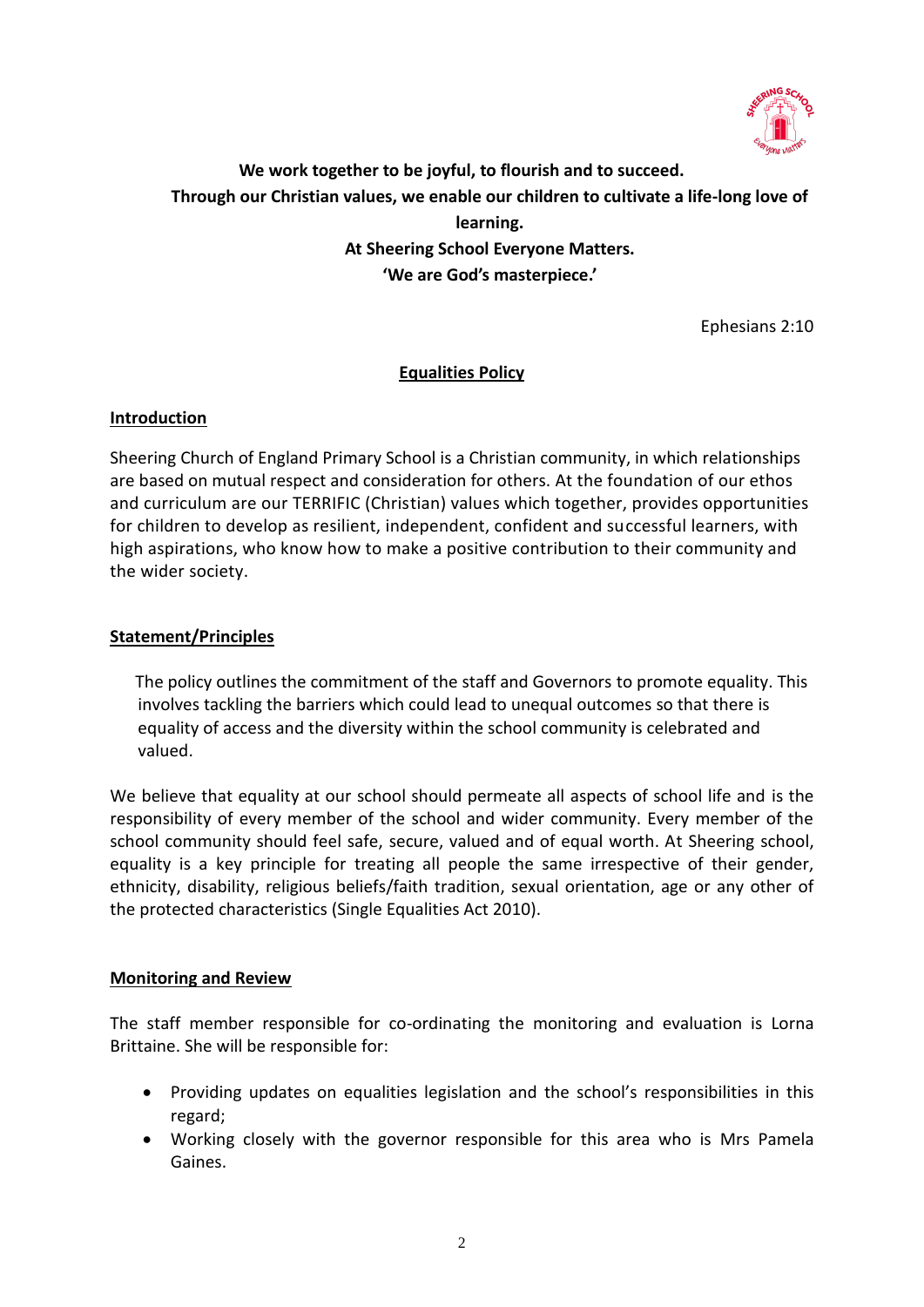- Supporting positively the evaluation activities that monitor the impact and success of the policy on pupils from different groups, e.g SEN, Children in Care, Minority Ethnic including Traveller and EAL pupils and Free School Meals, in the following recommended areas:
	- o Pupils' progress and attainment
	- o Learning and teaching
	- o Behaviour discipline and exclusions
	- o Attendance
	- o Admissions
	- o Incidents of prejudice related bullying and all forms of bullying
	- o Parental involvement
	- o Participation in extra-curricular and extended school activities
	- o Staff recruitment and retention
	- o Visits and visitors

# **Policy Commitments**

# **Promoting Equality: Curriculum**

We aim to provide all our pupils with the opportunity to succeed. To achieve this, we will ensure:

- Curriculum planning reflects a commitment to equality
- The curriculum prepares pupils for life in a diverse society and uses opportunities to reflect the background and experience of pupils and families in the school
- There will be opportunities in the curriculum to explore concepts and issues related to identity and equality
- The promotion of attitudes and values that celebrate and respect diversity and challenge discriminatory behaviour and language wherever it occurs
- The use of images and materials which positively reflect a range of cultures, identities and lifestyles.

#### **Promoting Equality: Achievement**

There is a consistently high expectation of all pupils regardless of age, gender, ethnicity, ability, social background and sexual orientation. To secure the best possible outcomes we recognise that:

- Adults in the school will be expected to provide good, positive role models in their approach to all issues relating to equality of opportunity
- It is important to identify the particular needs of individuals and groups within the school and to use targeted interventions to narrow gaps in achievement
- A range of teaching methods is used throughout the school to ensure that effective learning takes place at all stages for all pupils
- All adults are actively encouraged to fully engage pupils in their own learning.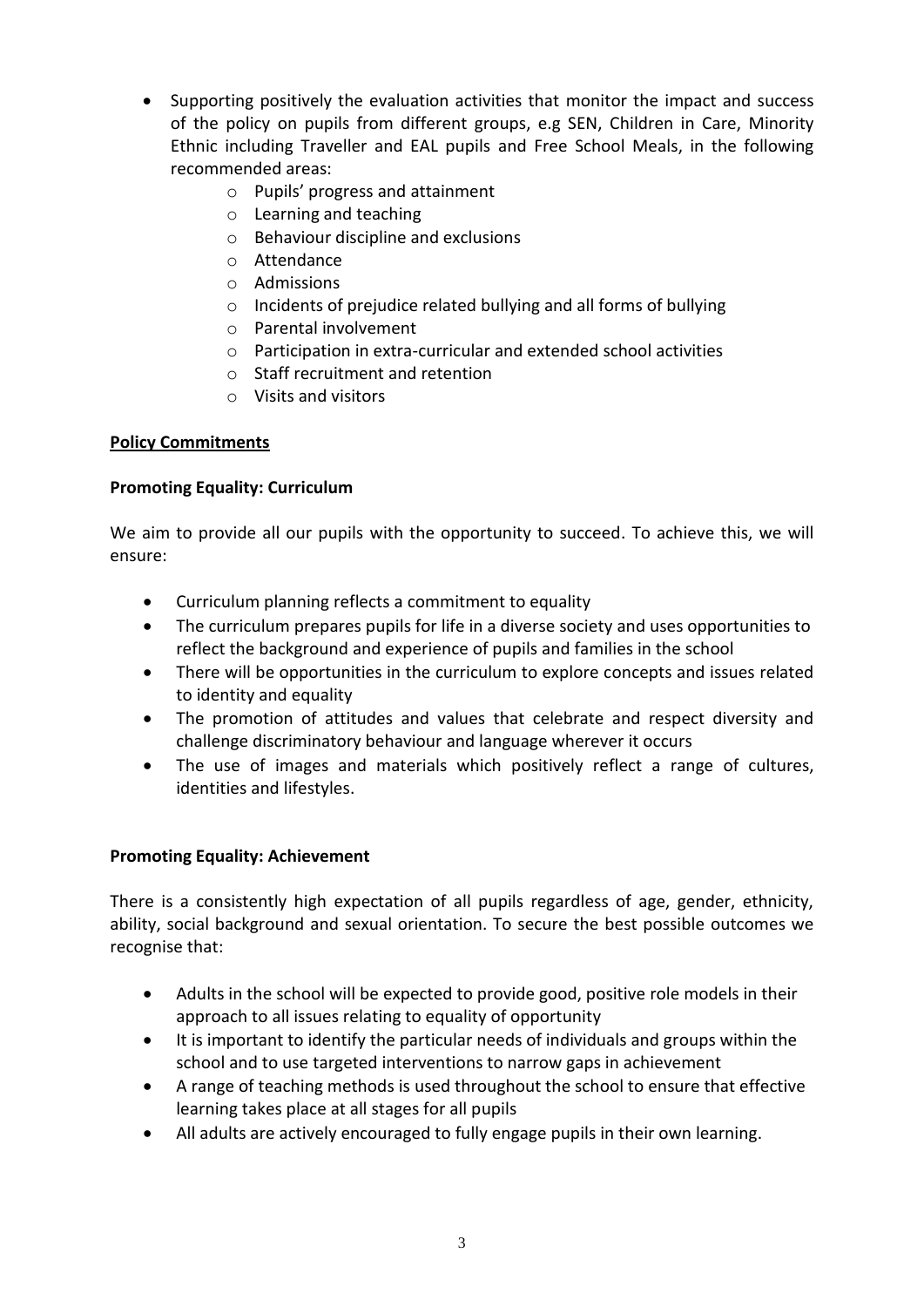# **Promoting Equality: The ethos and culture of the school**

- At Sheering school, we are aware that those involved in the leadership of the school community are instrumental in demonstrating mutual respect between all members of the school community
- We strive to achieve a feeling of openness and tolerance which welcomes everyone to the school
- The children are encouraged to greet visitors to the school with friendliness and respect
- The displays around the school reflect diversity across all aspects of equality and are frequently monitored
- Reasonable adjustments will be made to ensure access for pupils, staff and visitors (including parents) with disabilities (this not only includes physical access, but takes account wider access to school information and activities)
- Provision is made to cater for the cultural, moral and spiritual needs of all children through planning of assemblies, classroom based and off-site activities
- Pupils' views are actively encouraged and respected. Pupils are given an effective voice for example, through advocacy, the School Council, pupil perception surveys and there are regular opportunities to engage with pupils about their learning and the life of the school
- Positive role models are used throughout the school to ensure that different groups of pupils feel welcomed and included.

# **Promoting Equality: Staff Recruitment and Professional Development**

- All posts are advertised formally and open to the widest pool of applicants
- All those involved in recruitment and selection are trained and aware of what they should do avoid discrimination to ensure equality of opportunity
- Steps are taken to encourage people from under-represented groups to apply for positions at all levels of the school
- Access to opportunities for professional development is monitored on equality grounds
- Equalities policy and practice is covered in all staff inductions
- All supply staff and contractors are made aware of the equalities policy and practice
- Employment policy and procedures are reviewed regularly to check conformity with legislation and the impact of policies are kept under regular review.

# **Promoting Equality: Countering and Challenging Harassment and Bullying**

• The school counters and challenges all types of discriminatory behaviour and this is made clear to staff, pupils, parents and governors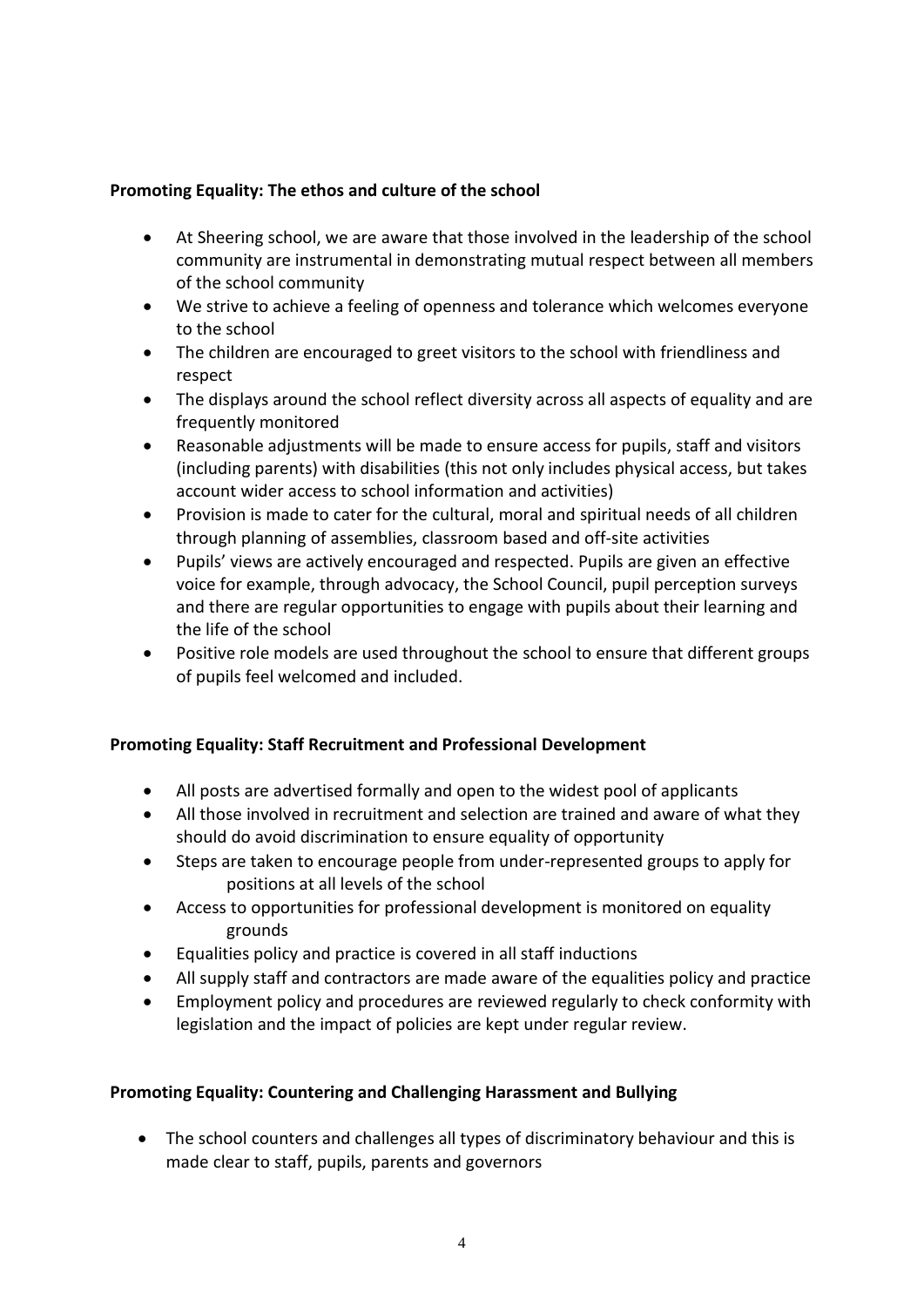- The school has a clear, agreed procedure for dealing with prejudice related bullying incidents and has a nominated member of staff responsible for recording and monitoring incidents
- The school reports to Governors, parents and LA on an annual basis the number of prejudice related incidents recorded in the school.

# **Promoting Equality: Partnerships with Parents/Carers and the Wider Community**

Sheering school aims to work in partnership with parents/carers. We:

- Take action to ensure all parents/carers are encouraged to participate in the life of the school
- Maintain good channels of communication, e.g. through parent forums, to ensure parents' views are captured to inform practice
- Encourage members of the local community to join in school activities and celebrations
- Ensure that the parents/carers of newly arrived pupils e.g. EAL, Gypsy, Roma and Traveller or pupils with disabilities are made to feel welcome.

# **Responsibility for the Policy**

In our school, all members of the school community have a responsibility for promoting equalities.

**The Governing Body** has responsibility for ensuring that:

- The school complies with all equalities legislation relevant to the school community
- The school's equalities policy is maintained and updated regularly; and that equality schemes are easily identifiable (these may be included within the School Improvement Plan, the school's Accessibility Plan or may be stand alone documents)
- The actions, procedures and strategies related to the policy are implemented
- The designated Equalities Governor will have an overview, on behalf of the governing body, on all prejudice related incidents or incidents which are a breach of this policy and ensure that appropriate action is taken in relation to these incidents.

# **The Headteacher and Senior Leadership team** has responsibility for:

- In partnership with the Governing body, providing leadership and vision in respect of equality
- Overseeing the implementation of the equality policy and schemes
- Co-ordinating the activities related to equality and evaluating impact
- Ensuring that all who enter the school are aware of, and comply with, the equalities policy
- Ensuring that staff are aware of their responsibilities and are given relevant training and support
- Taking appropriate action in response to any prejudice-related incidents.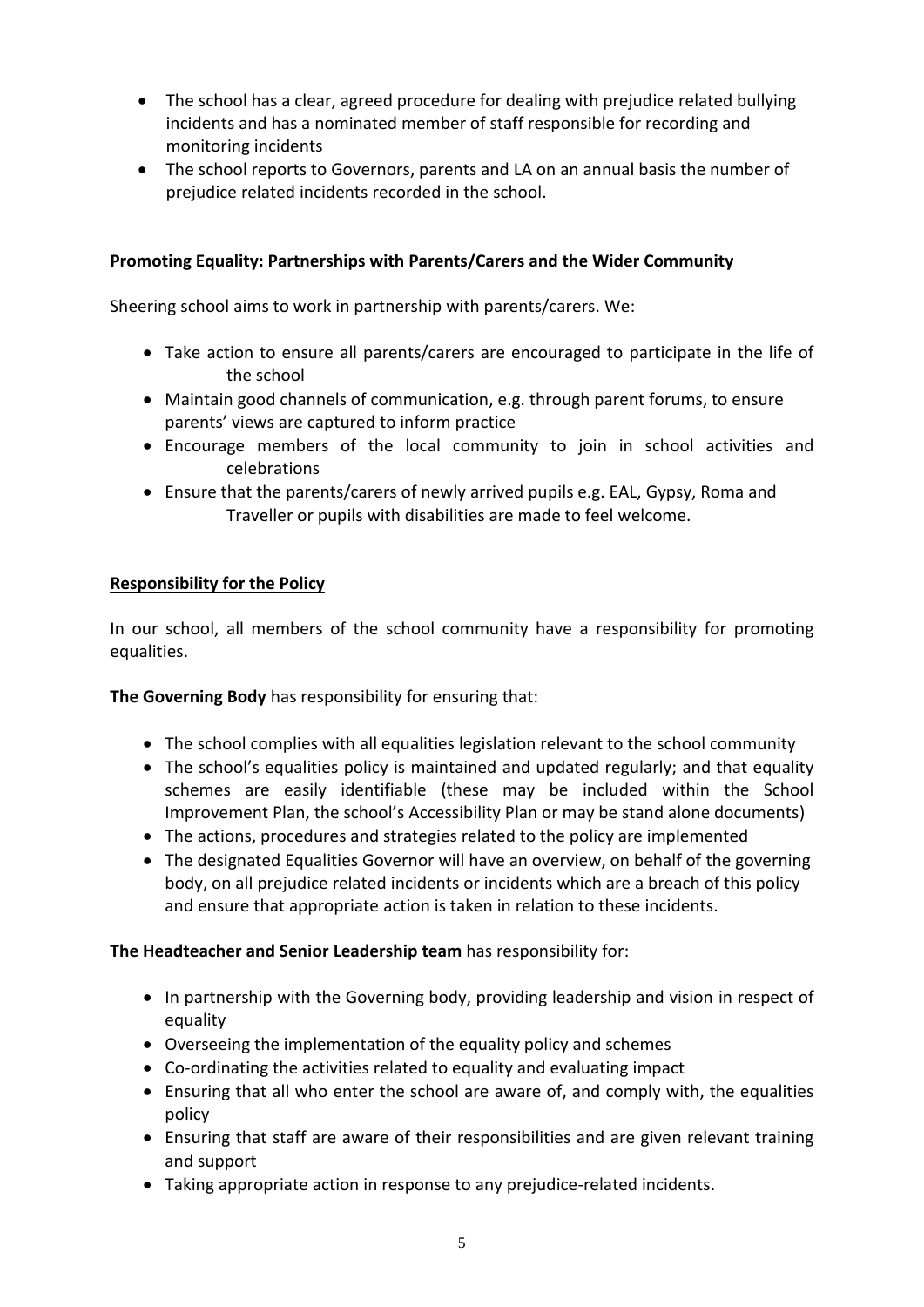**All school staff** have responsibility for:

- The implementation of the school's equalities policy and schemes
- Dealing with incidents of discrimination and knowing how to identify and challenge bias and stereotyping
- Ensuring they do not discriminate on grounds of ethnicity and culture, disability, sexual orientation or other groups vulnerable to discrimination
- Keeping up to date with equalities legislation.

# **Measuring the Impact of this Policy**

The equalities policy and all other relevant policies will be evaluated and monitored for their equality impact on pupils, staff, parents and carers from the different groups that make up our school. The main findings from equality impact assessments will be published for the school community.

# **Equality Action Plan**

# **Equality Objective No.1**

1. To promote an understanding of diversity within our school community with a focus on family structure and disability through stories, toys, visitors etc.

| <b>OUTCOMES</b>                                                                                                                                                                                   | <b>MEASURED BY</b>                                                                                                                                                                                                                                 |
|---------------------------------------------------------------------------------------------------------------------------------------------------------------------------------------------------|----------------------------------------------------------------------------------------------------------------------------------------------------------------------------------------------------------------------------------------------------|
| Children are able to talk about a range of<br>family structures, people of different<br>ethnicities and people with disabilities<br>with confidence and without unconscious<br>or conscious bias. | Pupil perception meetings<br>$\bullet$<br>• Records of prejudice related incidents<br>and racism to have fallen<br>• Children from minority backgrounds to be<br>closely<br>tracked<br>to see<br>measure<br>achievement in line with all children. |

| <b>Activity</b>                                                                                                                                                                       | Lead               | <b>Progress Milestones</b>                                                                                             |
|---------------------------------------------------------------------------------------------------------------------------------------------------------------------------------------|--------------------|------------------------------------------------------------------------------------------------------------------------|
|                                                                                                                                                                                       |                    |                                                                                                                        |
| Unconscious bias training for all<br>staff.                                                                                                                                           | Lorna Brittaine    | Baseline data for all children<br>entered before the end<br>n of<br>Autumn 1 and analysed at the<br>end of every term. |
| PTFA involvement of buying new<br>resources for the school library<br>and reading books to reflect<br>modern day Britain and the wider<br>world.                                      | LВ<br>All teachers | September 2020:<br>quotes<br>gathered for building<br>of new<br>library area                                           |
| To look at opportunities within<br>curriculum to teach all<br>the<br>aspects of an event in history<br>e.g. the involvement of the rest<br>of the world during the two world<br>wars. | LB<br>All teachers | Subject leader development on<br>Staff meeting schedule every<br>term.<br>Governors to monitor curriculum.             |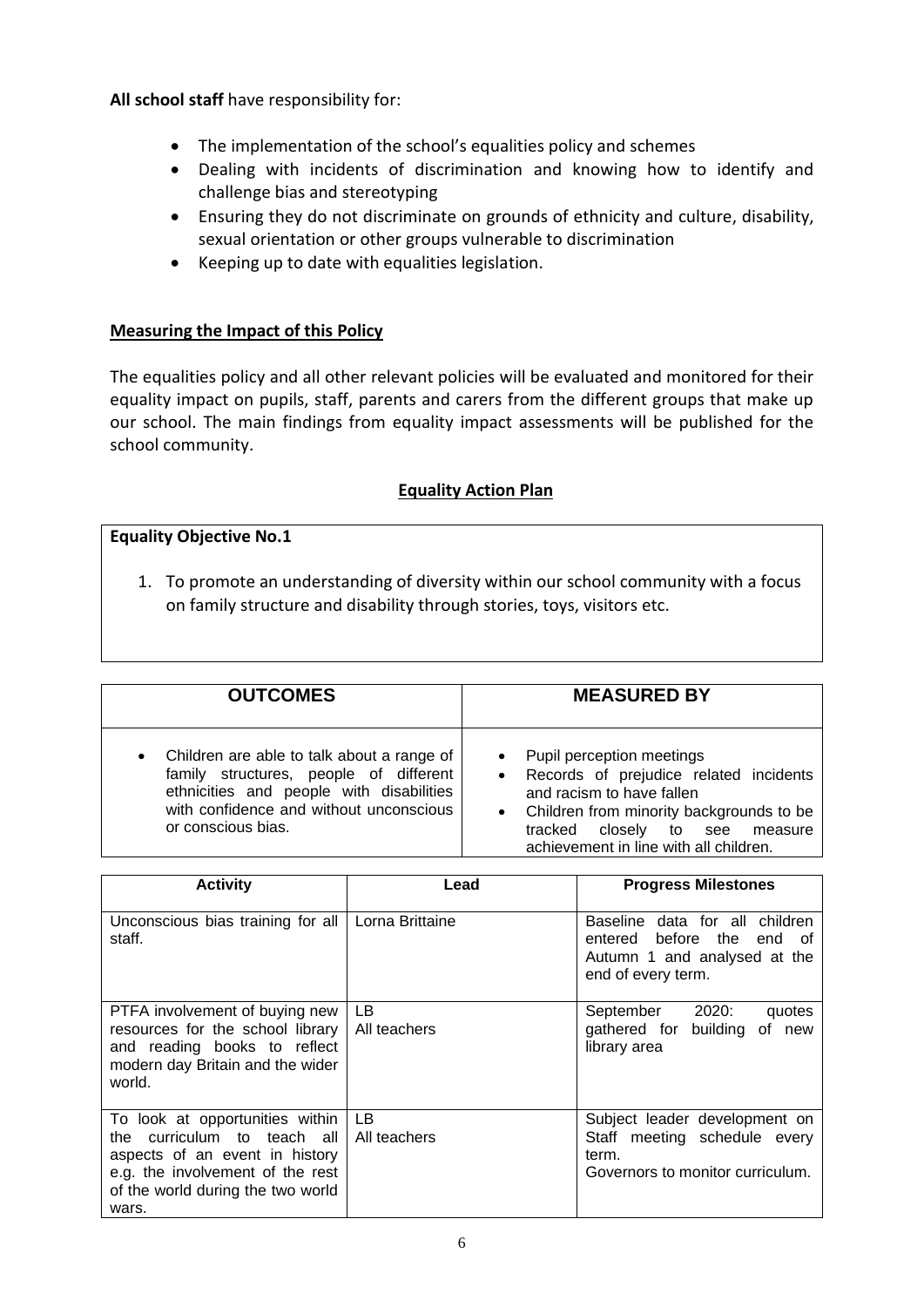# **Equality Objective No.2**

To give opportunities for all children to access sport regardless of ability and disability.

| <b>OUTCOMES</b>                                                                                                                                         | <b>MEASURED BY</b>                                                                                                                            |
|---------------------------------------------------------------------------------------------------------------------------------------------------------|-----------------------------------------------------------------------------------------------------------------------------------------------|
| All children are able to take part in<br>PE lessons, opportunities in sporting<br>events and sports day regardless of<br>disability, ability or gender. | • Pupil perception meetings<br>Resources seen in school of positive<br>$\bullet$<br>images representing able bodied and<br>disabled athletes. |

| <b>Activity</b>                                                                                                                                                       | Lead                                            | <b>Progress Milestones</b>                                                   |
|-----------------------------------------------------------------------------------------------------------------------------------------------------------------------|-------------------------------------------------|------------------------------------------------------------------------------|
| Audit of PE equipment and<br>purchase of equipment to<br>inclusion<br>promote<br>e.g.<br>different sized balls, bats<br>which encourage hand-eye<br>co-ordination etc | Louise Ansell (PE lead)<br>Sarah Billet (SENCO) | data<br><b>Termly</b><br>monitor<br>to<br>progress of all children.          |
| To look at access throughout<br>the building to make sure all<br>children and adults can easily<br>access areas to allow them to<br>take part in sport.               | LB<br>Pamela Gaines (governor)                  | September<br>2020:<br>quotes<br>gathered for building of new<br>library area |
|                                                                                                                                                                       |                                                 |                                                                              |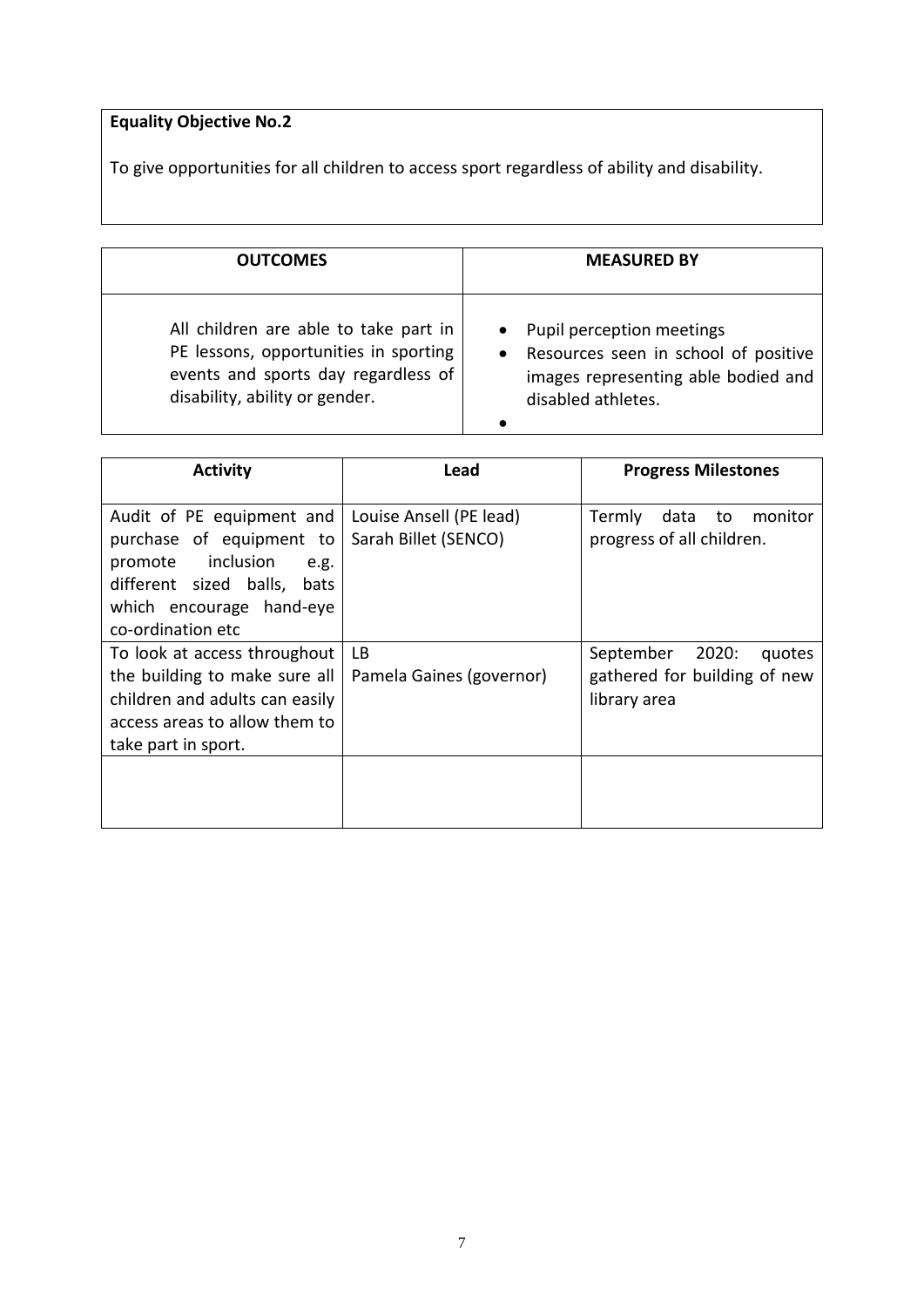# **SHEERING CE PRIMARY SCHOOL**

Accessibility Action Plan 2020 To be read in conjunction with our Equality Scheme

This can relate very closely to the disability elements of the equality objectives in Section 10 above, except that it covers pupils only whereas the equality plan includes all members of the school community.

| What do we need to      | How will we do it?                  | Impact?                     | How much      |
|-------------------------|-------------------------------------|-----------------------------|---------------|
| do?                     |                                     |                             | will it cost? |
| <b>ACCESS TO THE</b>    |                                     |                             |               |
| <b>CURRICULUM</b>       |                                     |                             |               |
| Ensuring that children  | Draw up appropriate One Plans       | Children with learning      | Negligible    |
| with learning           | and ensure they are regularly       | difficulties will meet or   |               |
| disabilities can access | reviewed.                           | exceed their learning       |               |
| the curriculum          | Provide appropriate resources to    | targets and will achieve    |               |
|                         | enable children to access           | well when compared to       |               |
|                         | curriculum - e.g. visual            | all children.               |               |
|                         | timetables, copying onto            | Pupil perception            |               |
|                         | coloured paper                      | interviews will report      |               |
|                         | Seek help from outside agencies     | that these children are     |               |
|                         | where necessary                     | confident in their          |               |
|                         |                                     | learning.                   |               |
| Ensuring that children  | Provide disabled facilities e.g.    | Pupil and parental          | Already       |
| with physical           | toilets and changing area           | perception is that child is | provided /    |
| disabilities can access | Ensure that all necessary staff are | safe and cared for in       | negligible    |
| the curriculum          | aware of pupils' physical needs     | school.                     |               |
|                         | e.g. asthma, eczema and how         |                             |               |
|                         | child deals with these.             |                             |               |
|                         | Ensure that all potentially life-   |                             |               |
|                         | threatening needs are               |                             |               |
|                         | communicated to all staff by        |                             |               |
|                         | meeting with parents to obtain      |                             |               |
|                         | advice and putting details of       |                             |               |
|                         | needs and how to deal with them     |                             |               |
|                         | in prominent places - kitchen,      |                             |               |
|                         | office, staffroom.                  |                             |               |
|                         | Ensure that staff training is up to |                             |               |
|                         | date e.g. epi pen administration,   |                             |               |
|                         | first aid and a good knowledge of   |                             |               |
|                         | administration of medicines in      |                             |               |
|                         | school.                             |                             |               |
| <b>ACCESS TO</b>        |                                     |                             |               |
| <b>BUILDINGS AND</b>    |                                     |                             |               |
| <b>GROUNDS</b>          |                                     |                             |               |
| Ensuring that we are    | Ensure that parents and visitors    | Parents and visitors will   |               |
| aware of parents and    | know that they can request          | feel that their individual  |               |
| visitors' disabilities  | assistance at school events by      | needs are catered for       |               |